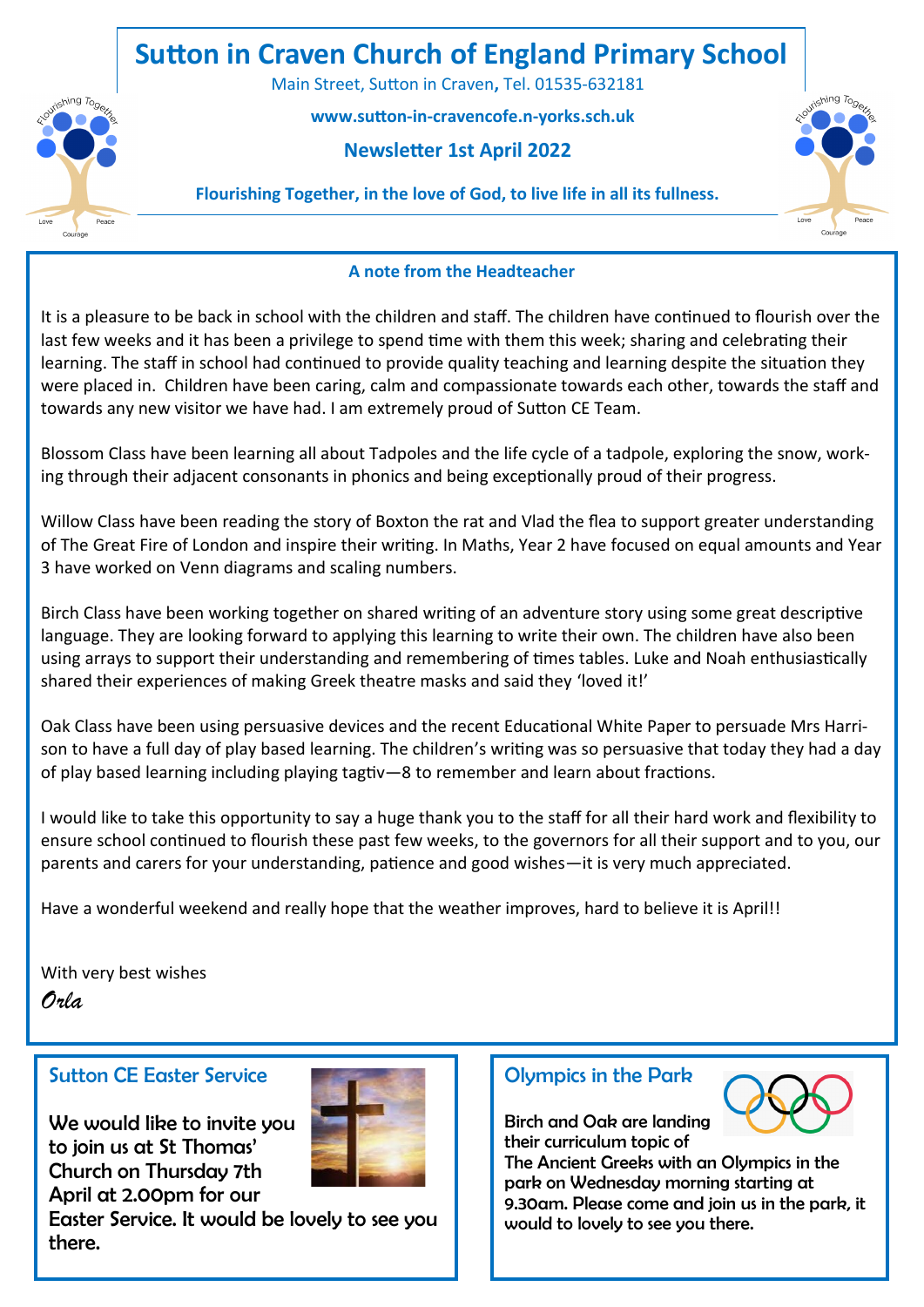## School lunches

We are hoping to host class family meals during the summer term.

Dates to be confirmed



## Red Nose Day

We would like to congratulate all the children that got involved, in particular those children and families who raised a substantial amount of money. Our grand total was £862!!

Huge thank you to Mrs Felgate for organising and to all staff and children for participating

# Governors Updates

# Calling all Parents

We hope that you have seen that our governing body has a vacant parent governor position. The information has been sent via email. If you have not received this, please contact admin@sutton-in-cravencofe.n-yorks.sch.uk.

We have extended the deadline date to the Tuesday 26th April 2022.



### P.E. Reminders

Blossom — Mon and Fri Willow —Wed and Fri Birch — Tue and Fri Oak— Mon and Tue

Children to come to school in a clearly named PE Kit on their allocated PE days only